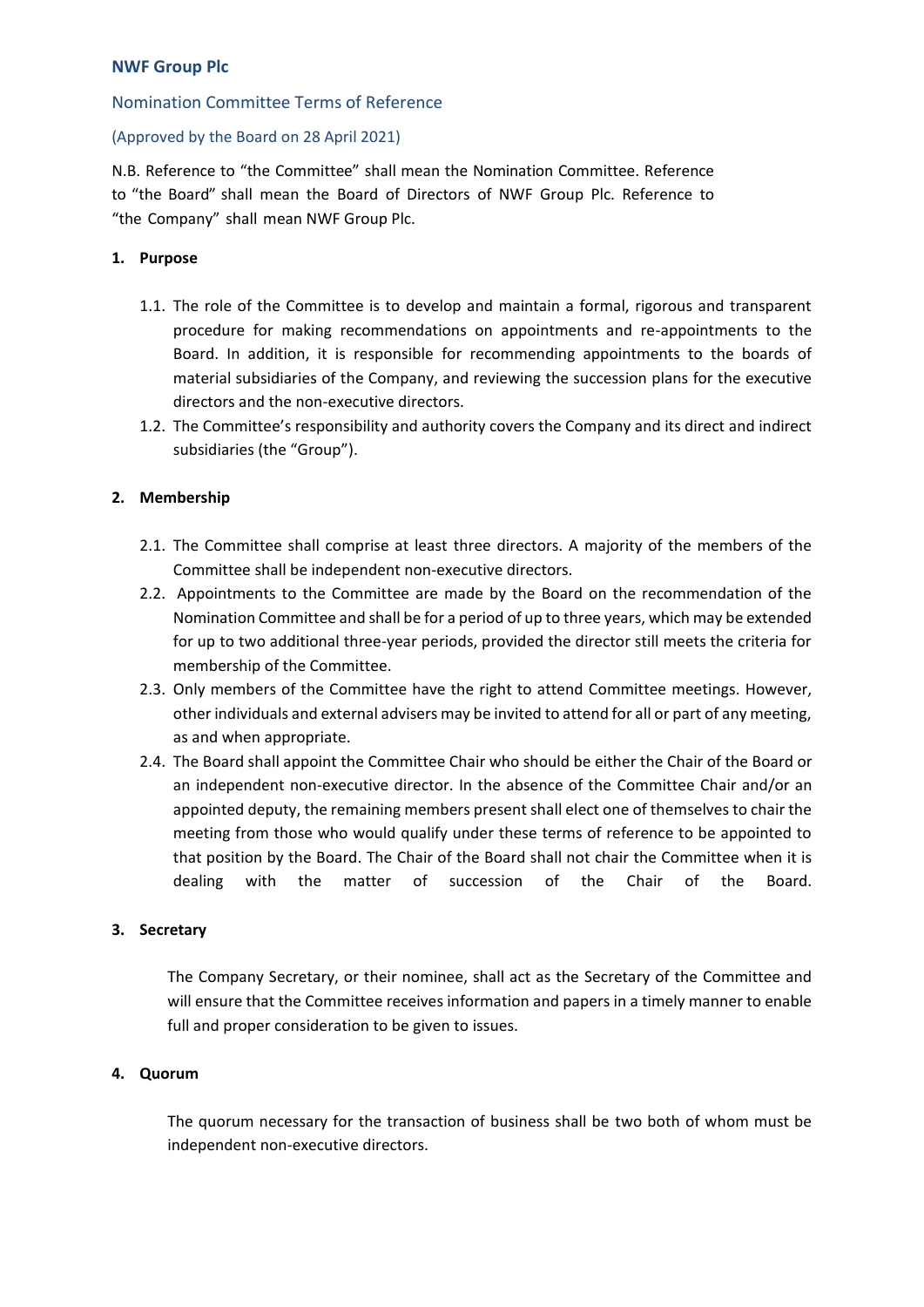## Nomination Committee Terms of Reference

(Approved by the Board on 28 April 2021)

## **5. Frequency of meetings**

The Committee shall meet at least once a year and at such other times as the Committee Chair or any member of the Committee may request.

## **6. Meetings**

- 6.1. Meetings of the Committee shall be called by the Secretary of the Committee at the request of the Committee Chair or any of its members.
- 6.2. Unless otherwise agreed, notice of each meeting confirming the venue, time and date, together with an agenda of items to be discussed, shall be forwarded to each member of the Committee and any other person required to attend no later than five working days before the date of the meeting. Supporting papers shall be sent to Committee members and to other attendees, as appropriate, at the same time.
- 6.3. Members of the Committee may participate and be included in any quorum in any Committee meetings by means of conference telephone or similar communications equipment whereby all persons participating in the meeting can hear each other. Such meetings shall be deemed to take place where the largest group of those participating is assembled, or if there is no such group, where the Committee Chair is.
- 6.4. Attendees may be asked to leave to allow discussions of matters relating to them.

# **7. Minutes of meetings**

- 7.1. The Secretary shall minute the proceedings and decisions of all Committee meetings, including recording the names of those present and in attendance.
- 7.2. Draft minutes of Committee meetings shall be circulated to all members of the Committee. Once approved, minutes should be circulated to all other members of the Board and the Company Secretary unless, exceptionally, it would be inappropriate to do so.

### **8. Engagement with shareholders**

8.1. The Committee Chair should attend the Annual General Meeting to answer any shareholder questions on the Committee's activities. In addition the Committee Chair should seek engagement with shareholders on significant matters related to the Committee's areas of responsibility.

### **9. Duties and Responsibilities**

The Committee shall:

9.1. Regularly review the structure, size and composition (including the skills, knowledge, experience and diversity) of the Board and make recommendations to the Board with regard to any changes.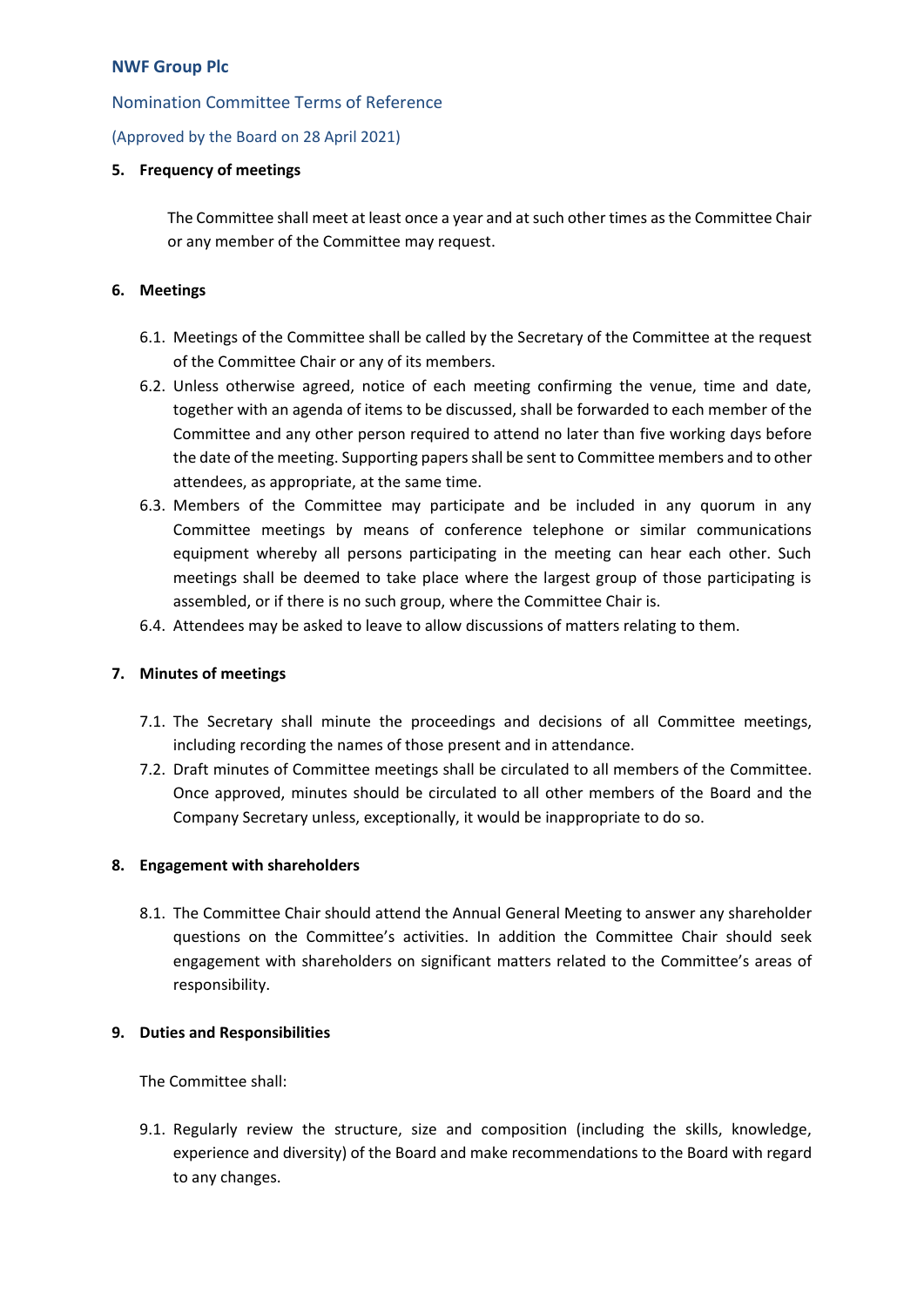## Nomination Committee Terms of Reference

### (Approved by the Board on 28 April 2021)

- 9.2. Ensure plans are in place for orderly succession to Board and senior management positions, and oversee the development of a diverse pipeline for succession, taking into account the challenges and opportunities facing the Company, and the skills and expertise needed on the Board in the future.
- 9.3. Keep under review the leadership needs of the organisation, both executive and nonexecutive, with a view to ensuring the continued ability of the organisation to compete effectively in the marketplace.
- 9.4. Keep up-to-date and fully informed about strategic issues and commercial changes affecting the Company and the market in which it operates.
- 9.5. Be responsible for identifying and nominating for the approval of the Board, candidates to fill Board vacancies as and when they arise.
- 9.6. Before any appointment is made by the Board, evaluate the balance of skills, knowledge, experience and diversity on the Board and, in the light of this evaluation, prepare a description of the role and capabilities required for a particular appointment and the time commitment expected. In identifying suitable candidates the Committee shall:
- 9.6.1. use open advertising or the services of external advisers to facilitate the search
- 9.6.2. consider candidates from a wide range of backgrounds

9.6.3. consider candidates on merit and against objective criteria, having due regard to the benefits of diversity on the Board and taking care that appointees have enough time available to devote to the position.

- 9.7. Prior to the appointment of a director, other significant time commitments should be disclosed and any additional future commitments should not be undertaken without prior approval of the Board. The proposed appointee should also be required to disclose any other business interests that may result in a conflict of interest. These must be authorised by the Board prior to appointment and any future business interests that could result in a conflict of interest must not be undertaken without prior authorisation of the Board.
- 9.8. Ensure that, on appointment to the Board, non-executive directors receive a formal letter of appointment setting out clearly what is expected of them in terms of time commitment, committee service and involvement outside Board meetings.
- 9.9. Review the results of the Board performance evaluation process that relate to the composition of the Board and succession planning.
- 9.10. Review annually the time required from non-executive directors. Performance evaluation should be used to assess whether the non-executive directors are spending enough time to fulfil their duties.
- 9.11. Work and liaise as necessary with other Board Committees, ensuring the interaction between Committees and with the Board is reviewed regularly.

In carrying out its duties, the Committee shall have regard to the following factors:

(a) Total number of directors, taking into account the optimum size of the Board as determined by the Committee from time to time.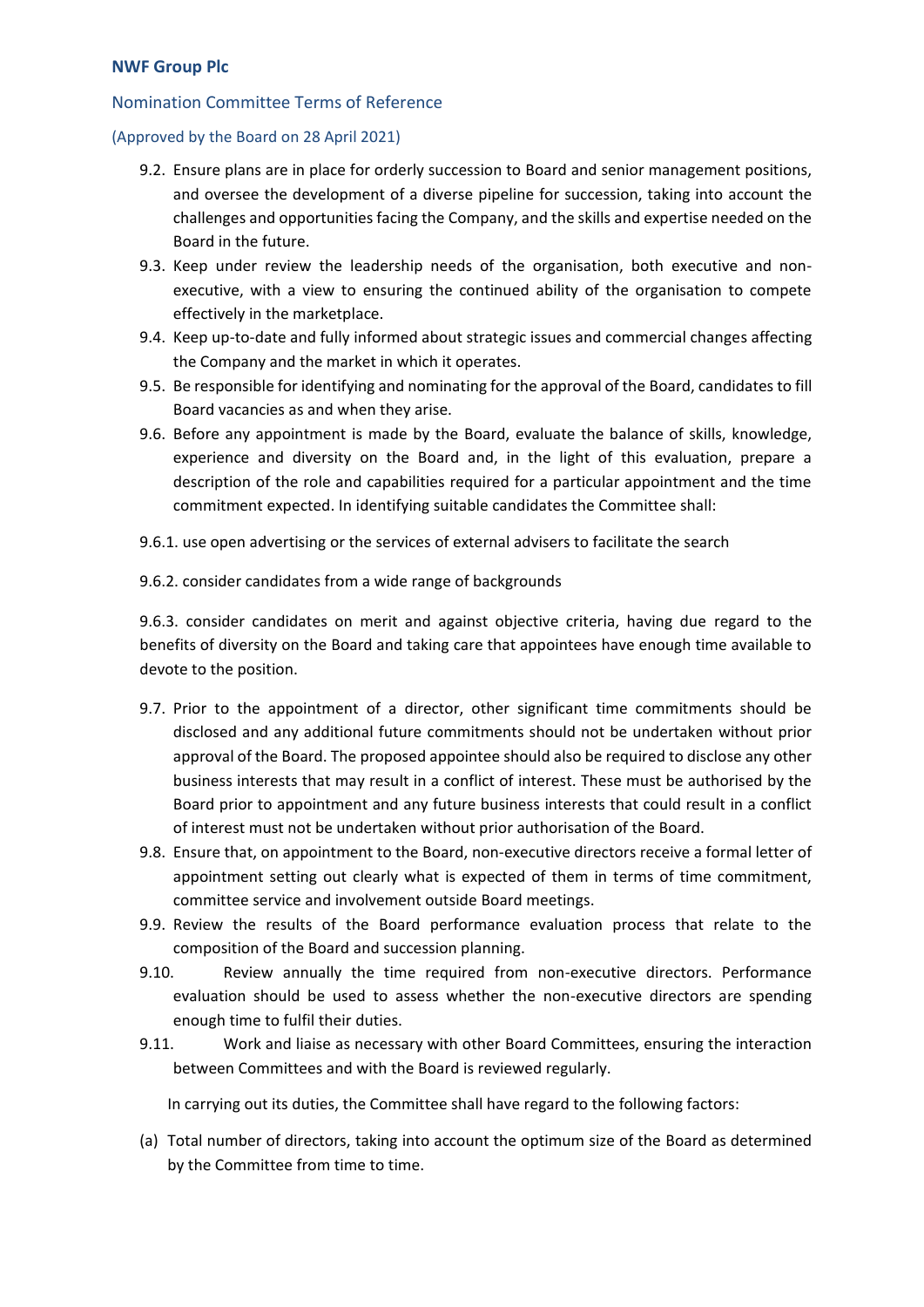## Nomination Committee Terms of Reference

## (Approved by the Board on 28 April 2021)

- (b) Balance of the number of executive and non-executive directors.
- (c) Balance of the number of independent non-executive directors.
- (d) Adequate collective knowledge and experience required relevant to the activities of the Group.
- (e) Length of service and likely retirement dates of existing directors.
- (f) Diversity, including skills mix, industry experience, background and gender of directors.
- (g) Responsibilities of specific directors.
- (h) Scope and mix of outside experience brought to the Board.
- (i) The expected time commitment required of non-executive directors and each key Board position.

The Committee shall also make recommendations to the Board concerning:

- 9.12. Any changes needed to the succession planning process if its periodic assessment indicates the desired outcomes have not been achieved.
- 9.13. Suitable candidates as new directors and succession for existing directors.
- 9.14. Membership of the Audit and Remuneration Committees, and any other Board Committees as appropriate, in consultation with the Chair of those Committees.
- 9.15. Candidates to fill vacancies as and when they arise on the material subsidiary boards of the Company.
- 9.16. The re-appointment of non-executive directors at the conclusion of their specified term of office having given due regard to their performance and ability to continue to contribute to the Board in the light of knowledge, skills and experience required.
- 9.17. The re-election by shareholders of directors under the annual re-election provisions or the retirement by rotation provisions in the Company's Articles of Association, having due regard to their performance and ability, and why their contribution is important to the Company's long-term sustainable success in the light of the skills, experience and knowledge required and the need for progressive refreshing of the Board, taking into account the length of service of individual directors, the Chair and the Board as whole.
- 9.18. Any matters relating to the continuation in office of any director at any time including the suspension or termination of service of an executive director as an employee of the Company subject to the provisions of the law and their service contract.
- 9.19. The appointment of any director to executive or other office.

### **10. Reporting responsibilities**

- 10.1. The Committee Chair shall report to the Board after each meeting on the nature and content of its discussion, recommendations and action to be taken.
- 10.2. The Committee shall make whatever recommendations to the Board it deems appropriate on any area within its remit where action or improvement is needed, and adequate time should be made available for Board discussion when necessary.
- 10.3. The Committee shall produce a report to be included in the Company's annual report describing the work of the Nomination Committee, including: